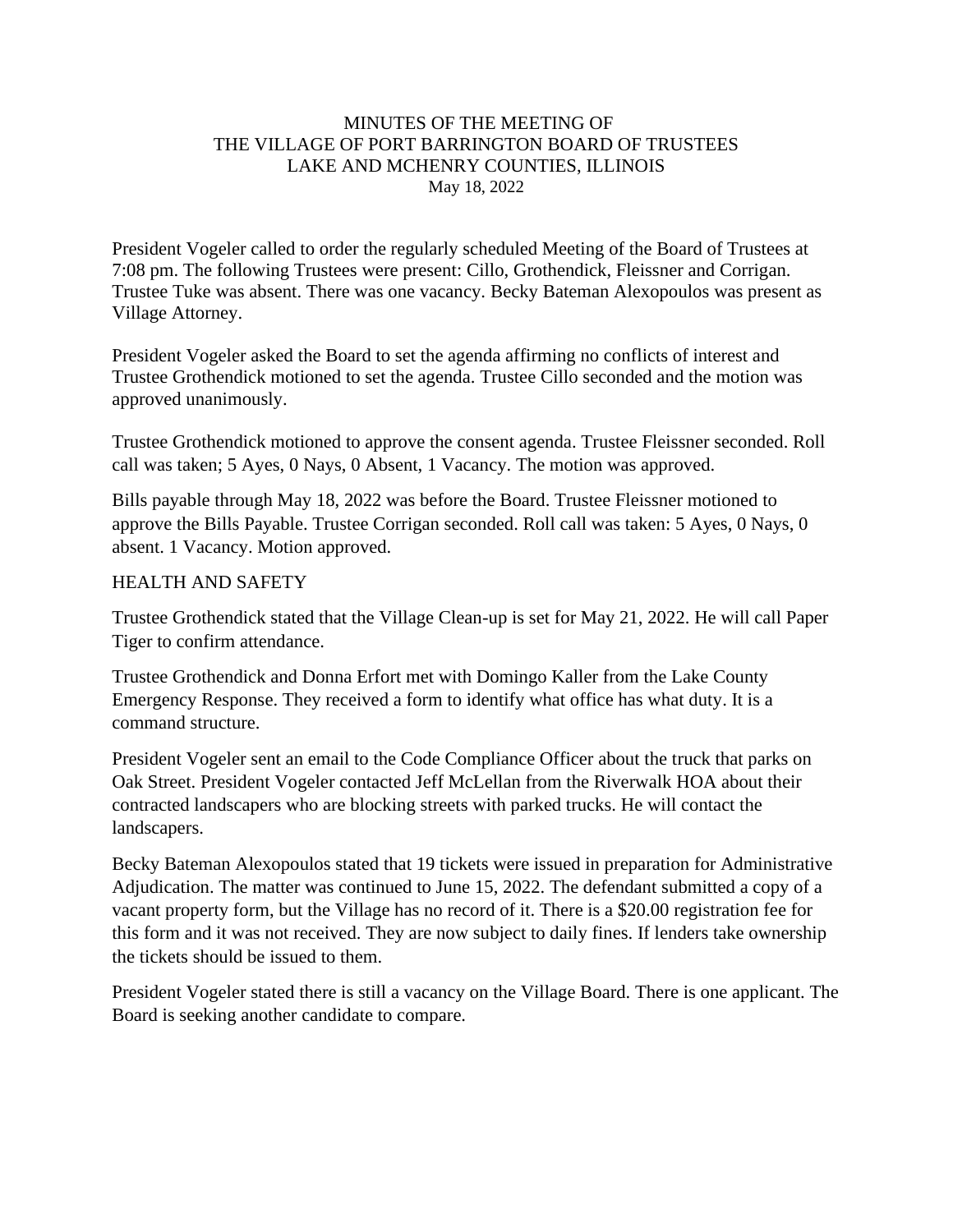## STREETS AND ROADS

Trustee Corrigan stated that four proposals were received for the road resurfacing project sent to Manhard. They recommended one and provided documents to select. The original estimated cost through Manhard was stated as \$269,000.00. The following bids were received:

Schroeder's Asphalt \$239,802.00 Peter Baker & Sons \$278,728.00 Geske & Sons \$244,783.00 Chicagoland Paving \$200,000.00 Manhard recommended the low bidder.

There will be a Special Meeting prior to the next Committee meeting to pass a Resolution to accept the bid from Chicagoland Paving. The project needs initial approval from IDOT.

President Vogeler asked Trustee Corrigan to discuss concerns of possible base failure and extra fees built into the bid. Construction is to begin mid-July.

One RFQ was received from an Engineering firm for the Bridge work. The grant requires an 80/20 split for Village contribution. Trustee Corrigan is looking for a grant to cover the 20%. The applicant will be reviewed for QBS.

### FORESTRY

Rusty will review parkway trees.

The Deer Grove HOA President got a permit to remove the downed trees that fell into an adjacent property.

### PARKS AND RECREATION

Trustee Cillo stated that the fountain in the pond at Hermann Park is ascue. ILM will come out this week to fix it.

Planting was done at Beach Park and clean up there also.

A quote was received for the tire swing at Fox Trail Park.

Movie Night is June 11, 2022 hosted by the Recreation Committee.

Trustee Cillo proposed adding a line item to the next budget to pay for the TNR program under Health and Safety.

### COMMUNITY RELATIONS

Trustee Tuke stated that a meeting is scheduled with Hermann's.

Trustee Tuke did present the Village Scholarship at Awards Night at Wauconda High School to a large audience.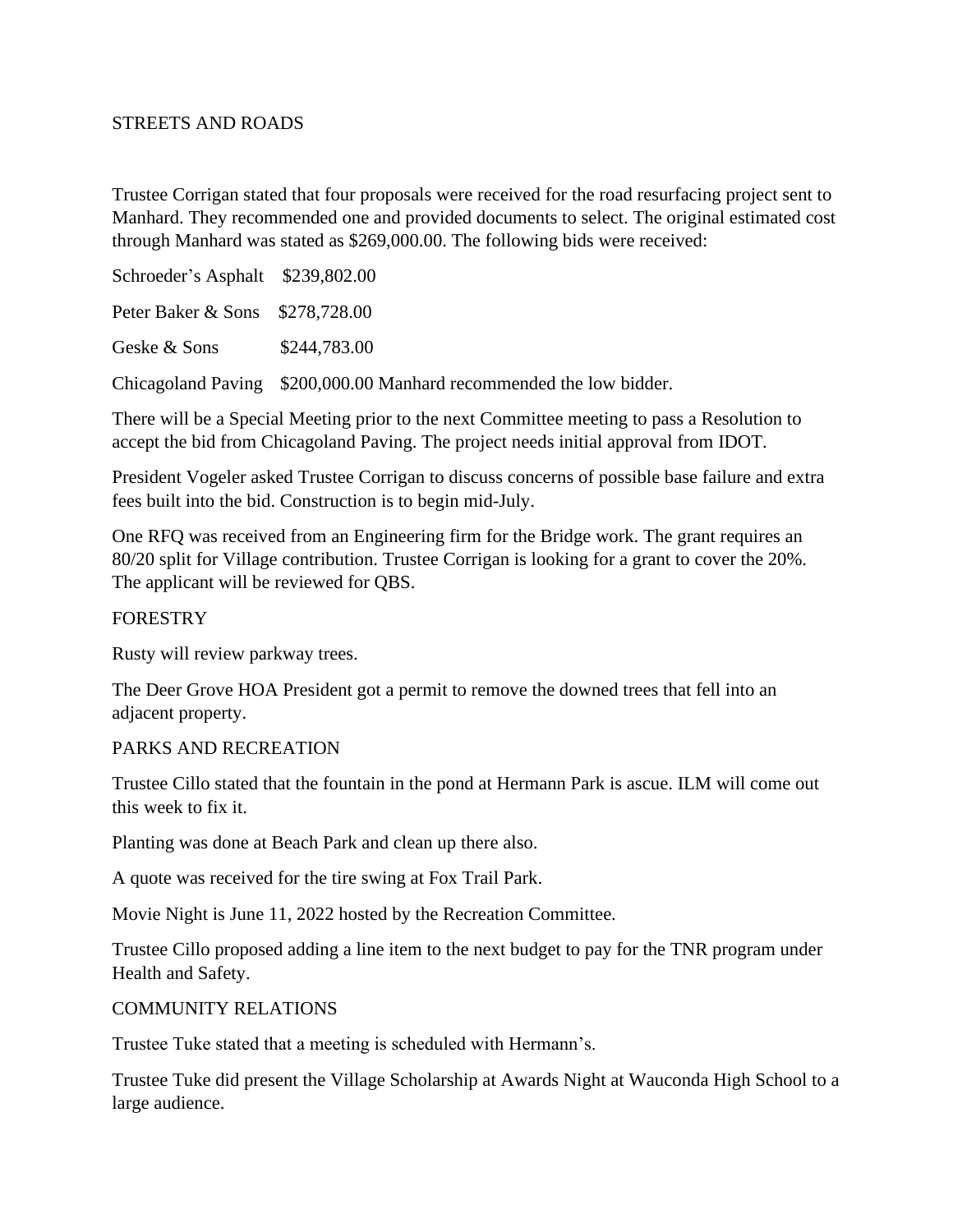## FINANCE

President Vogeler, Trustee Grothendick and Trustee Corrigan met with ACS Grant Writers on a conference call. There is significant potential and they seem to understand small municipality needs. They will take over administration of ARPA and the Com Ed grant.

Trustee Grothendick stated that a decision was necessary regarding the vehicle tax and whether to pursue scoff-laws. President Vogeler directed to send a letter with this year's fee and include verbiage that any past year unpaid amount would be sent to collections.

Donna Erfort suggested waiting until after the audit to address the Phase I Sewer Bond

### BUILDING AND ZONING

Trustee Fleissner sent a spreadsheet with pricing on electric vehicles. September 1, 2022 is the deadline for the extension to use the ComEd grant.

Trustee Fleissner attended a seminar about charging stations and will get more information for the Board.

Three homes are in violation of encroaching on Village Property. A letter provided by the Village Attorney will be sent to remind them it is Village property.

### VILLAGE ATTORNEY

Becky Bateman Alexopoulos stated that the Lobrows filed a motion to dismiss with the State's Attorney Office.

### ADMINISTRATION

Donna Erfort stated that direct deposit would be a benefit but there is a small fee through Intuit of \$20.00/month. There was no objection from the Board.

Donna Erfort stated that the cat population in the Village has grown significantly. The TNR program took in 8 adults and 19 kittens in one week.

### PUBLIC WORKS

Rusty and EJ are cleaning out storm sewers and blowing out storm drains. They are checking for leaks.

Donna Erfort stated that the MS4 report is due June 1, 2022.

### VILLAGE PRESIDENT

President Vogeler contacted Mark Rooney about the new municipal building location. Mark wrote a letter of proposal and review of sites. He recommended the location behind the existing public works building due to ground water and aesthetic considerations. His proposal for engineering is \$17,000.00. The next step is to get drawings and engineering. The Board agreed to